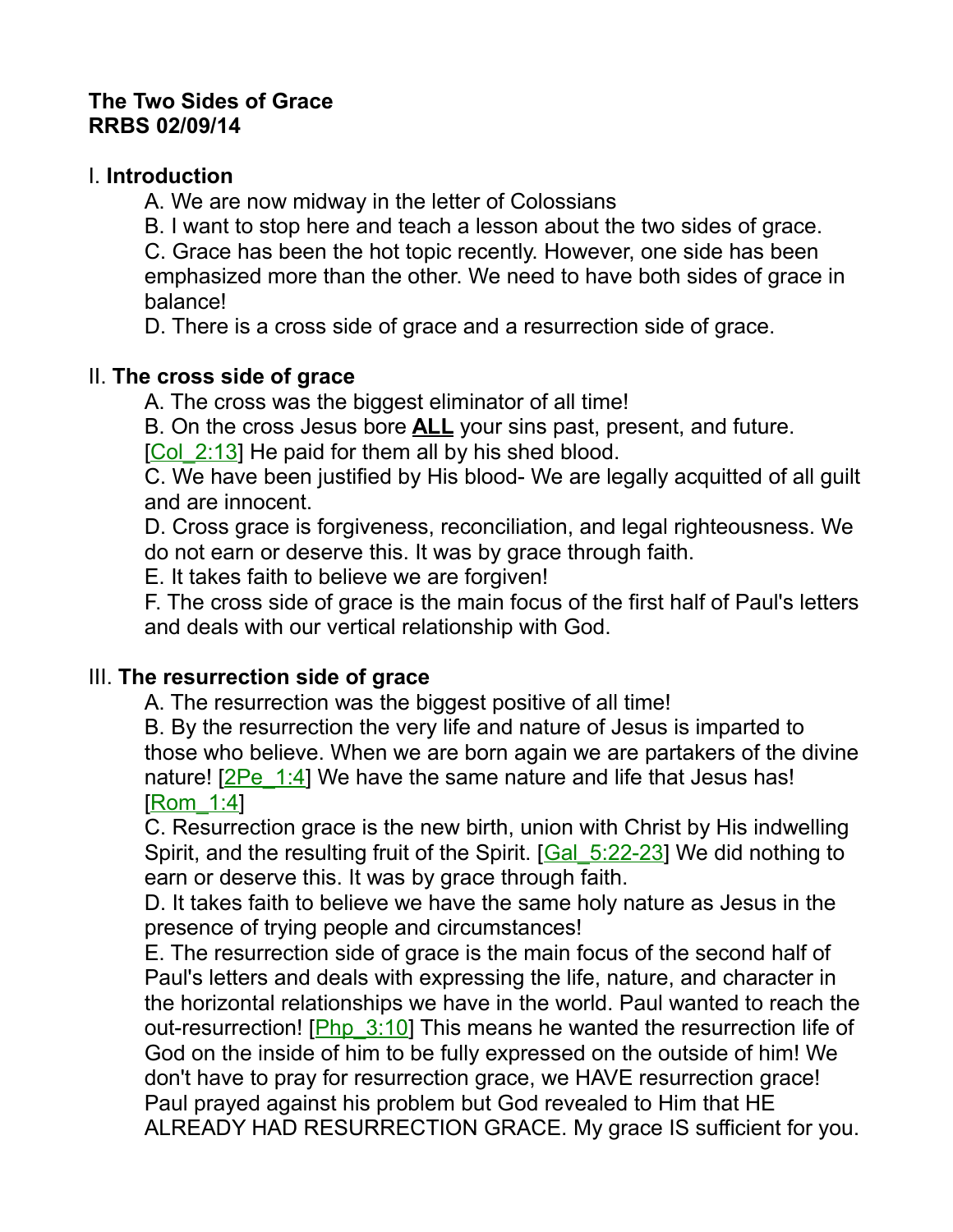## [2 Cor. 12:9]

F. If all we had was cross grace then all of our negatives would be gone but that would leave us at a zero. If we only renew our mind to cross grace we will end up living like a zero in the world. We need to renew our mind also to resurrection grace and live positively like Jesus in this world. G. If we do not renew our minds to resurrection grace then most likely we will walk in the flesh and not be troubled by condemnation or quilt. However, that still leaves our mission in this world unfulfilled. Ex. CBC mission trip

H. A renewed mind on who we are in the spirit will lead to renewed behavior. **Walking in Resurrection grace is not about behavior modification! It is about renewing you mind to who you are in the spirit and your vital union and oneness with Jesus in your spirit. This will lead to behavior change!**

# IV. **Understanding the commands of the NT**

- A. The first half of each epistle gives us pictures of who we are.
- B. The second half of each epistle gives us in action snap shots of the new creation in marriage, at home with the family, at work, and before the world. These are pictures of Jesus' life and character at work!
- C. The first half of each epistle gives revelation of who we are. The second half of each epistle gives clear directives on expressing who we are in the world. Both are received and lived out by faith.
- D. We can check up in the last section of each epistle to see if we are expressing in our lives who Christ is! If we are not, then we need to tap into both cross grace AND resurrection grace!
- E. The commands of the OT and the NT are not the same. However, both sets of commands are impossible for our flesh to live out! OT commands were to be done completely with your own resources. NT commands are to be fulfilled by tapping into resurrection grace! NT commands are harder to live than the OT commands naturally! NT commands put a demand upon your heart not just outward actions. God will never ask from you what He has not already placed within you! Really the NT commands put a demand on the life of Christ within us!
	- 1. Illustration of putting together a Ferrari which is broke down in 613 parts with no tools under OT commands. Even if you could no gas is provided!
	- 2. Illustration of receiving a complete Ferrari with gas under NT commands. NT commands are directions on how to operate in our new creation.

# V. **Tapping into resurrection grace**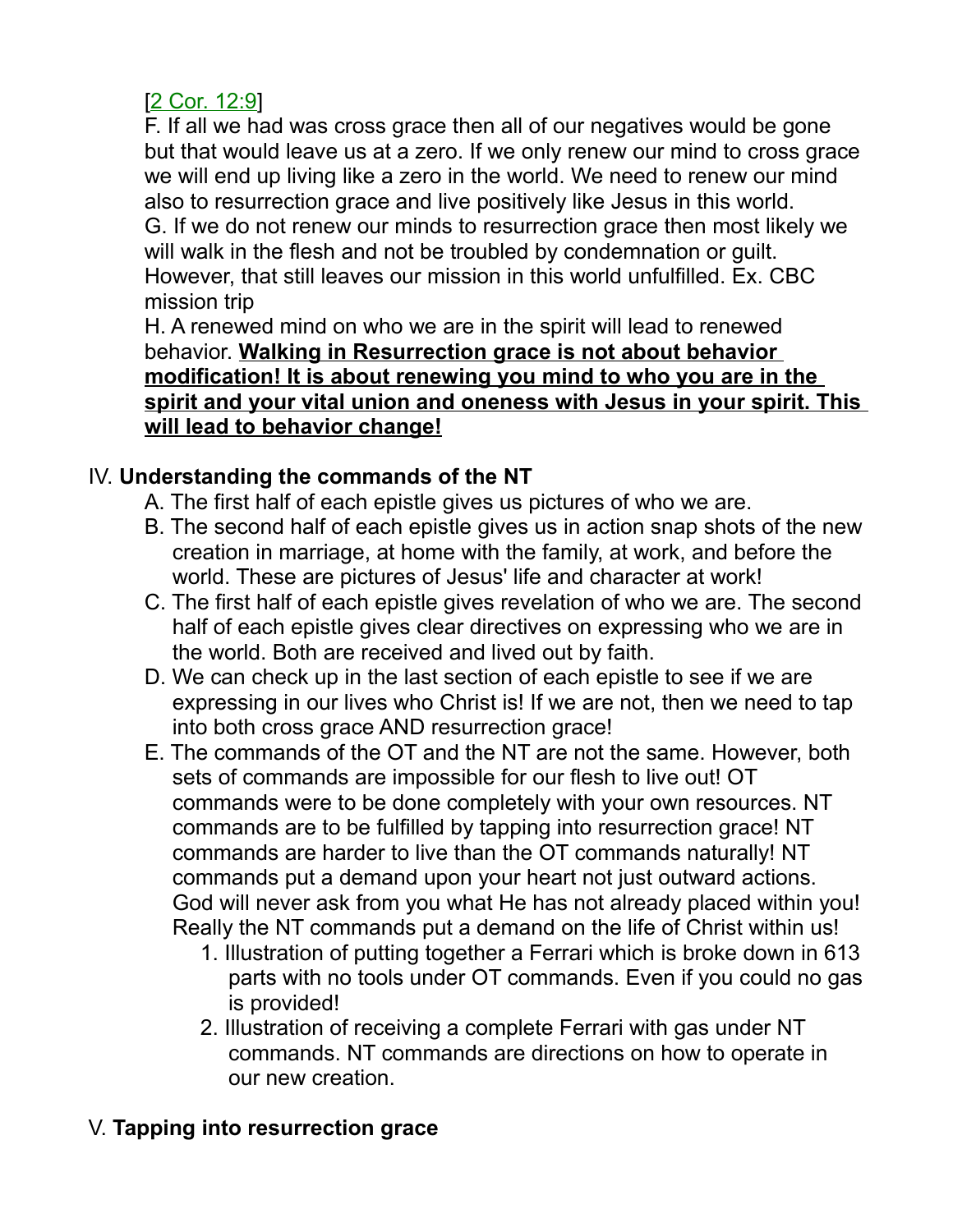- A. We need to renew our mind to cross grace. Our standing before God.
- B. We also need to renew our mind to resurrection grace. Our new nature and ability in Christ.
- C. We renew our mind by meditation and by confession of the Word.
- D. Confess regularly who you are and what you have in the Spirit!
	- 1. I am filled with love. I am a loving person in Christ.
	- 2. I am filled with joy. I am a joyful person in Christ.
	- 3. I am filled with peace. I am a peaceful person in Christ.
	- 4. I am filled with patience. I am a patient person in Christ.
	- 5. I am filled with kindness. I am a kind person in Christ.
	- 6. I am filled with goodness. I am a good person in Christ.
	- 7. I am filled with faithfulness. I am a faithful person in Christ.
	- 8. I am filled with gentleness. I am a gentle person in Christ.
	- 9. I am filled with self-control. I am self-controlled in Christ.
- E. Don't try to be these things by your own efforts! You **are** these things in Christ. Christ **is** these things in you! The Christian life is not really living for Jesus, but **living from Jesus**. You walk in these by faith not by feelings.

## IV. **What is the Purpose for our Performance?**

- A. Our performance is important to our spouse, family, work place, and unbelievers. Thus it is important to God!
- B. Eph\_2:8-10
- C. Good works are to profit others!
	- 1. Tit  $3:8$  This is a faithful saying, and these things I want you to affirm constantly, that those who have believed in God should be careful to maintain good works. These things are good and **profitable to men**.
	- 2. Tit\_3:14 And let our *people* also learn to maintain good works, **to**   *meet* **urgent needs**, **that they may not be unfruitful**.
	- 3.  $1\text{Pe}$  2:12 having your conduct honorable among the Gentiles, that when they speak against you as evildoers, they may, by *your* good works **which they observe, glorify God in the day of visitation**.
	- 4. Tit\_2:7 in all things **showing yourself** *to be* **a pattern** of good works; in doctrine *showing* integrity, reverence, incorruptibility,
- D. General ref. to good works for Christians
	- 1. 1Ti\_6:18 Let them do good, that they be rich in good works, ready to give, willing to share,